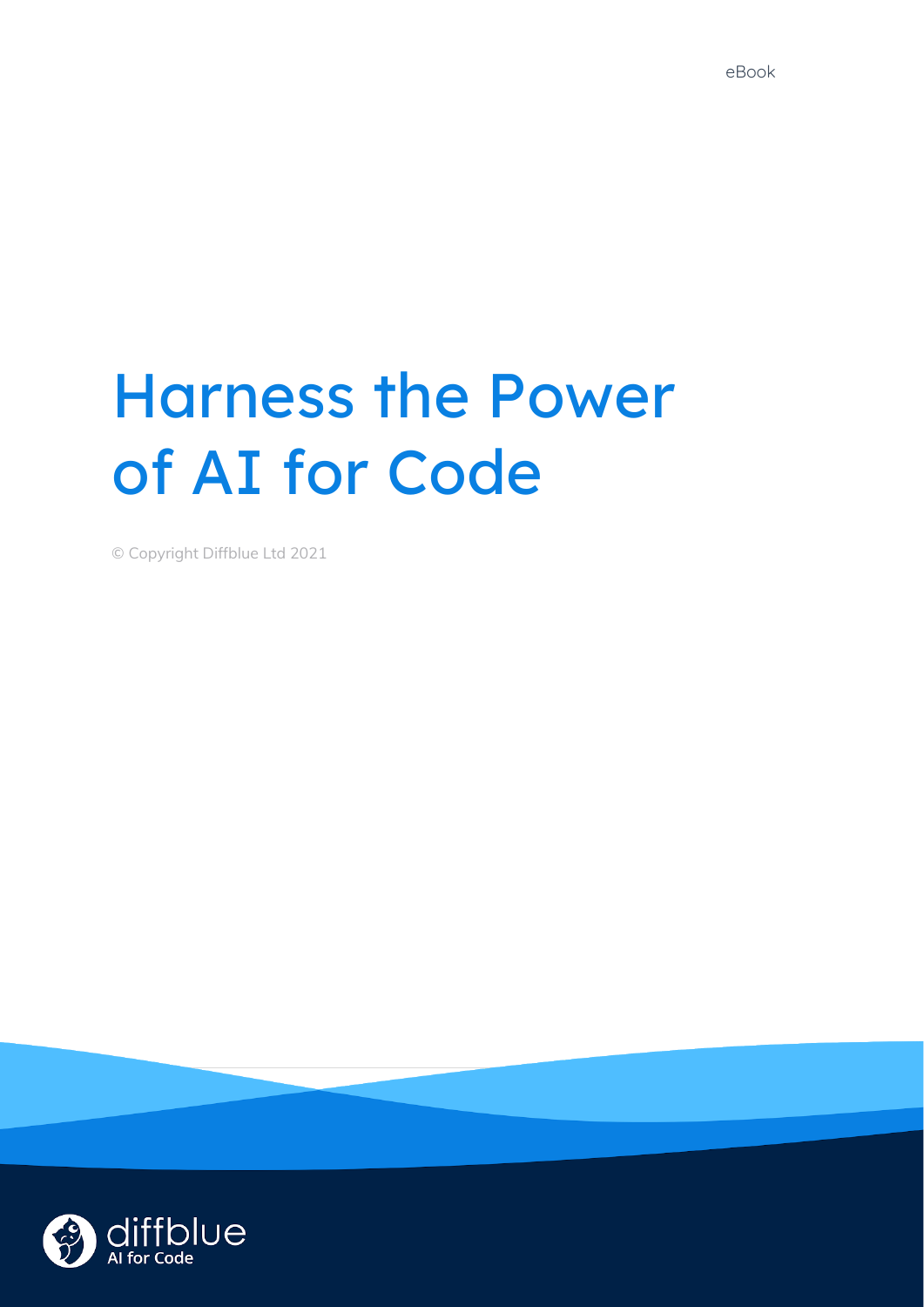## What exactly is AI for Code?

There's a lot of buzz around Artificial intelligence (AI) and its potential to revolutionize everything from retail to transportation to healthcare. But what exactly is 'AI for Code?' This white paper provides a few practical examples of how artificial intelligence (when harnessed properly) can provide scalable business-critical benefits. We'll guide you to the next steps for integrating this powerful technology into your development processes and leveraging it to outpace your competitors.

#### Defining Artificial Intelligence for Code

The hype around artificial intelligence (plus the ever-popular sub sector of machine learning) has grown exponentially over the years, and has resulted in equally big claims. By some estimates, AI-enabled tools alone will generate \$2.9 trillion in business value by 2021 (in part, by saving an estimated 6.2 billion hours of worker productivity; you can read more about this in our eBook **The ROI of AI for [Code](https://www.diffblue.com/AI/ebooks/the-roi-of-artificial-intelligence-for-development/)**).

**Find out more at [diffblue.com](https://www.diffblue.com/) 2**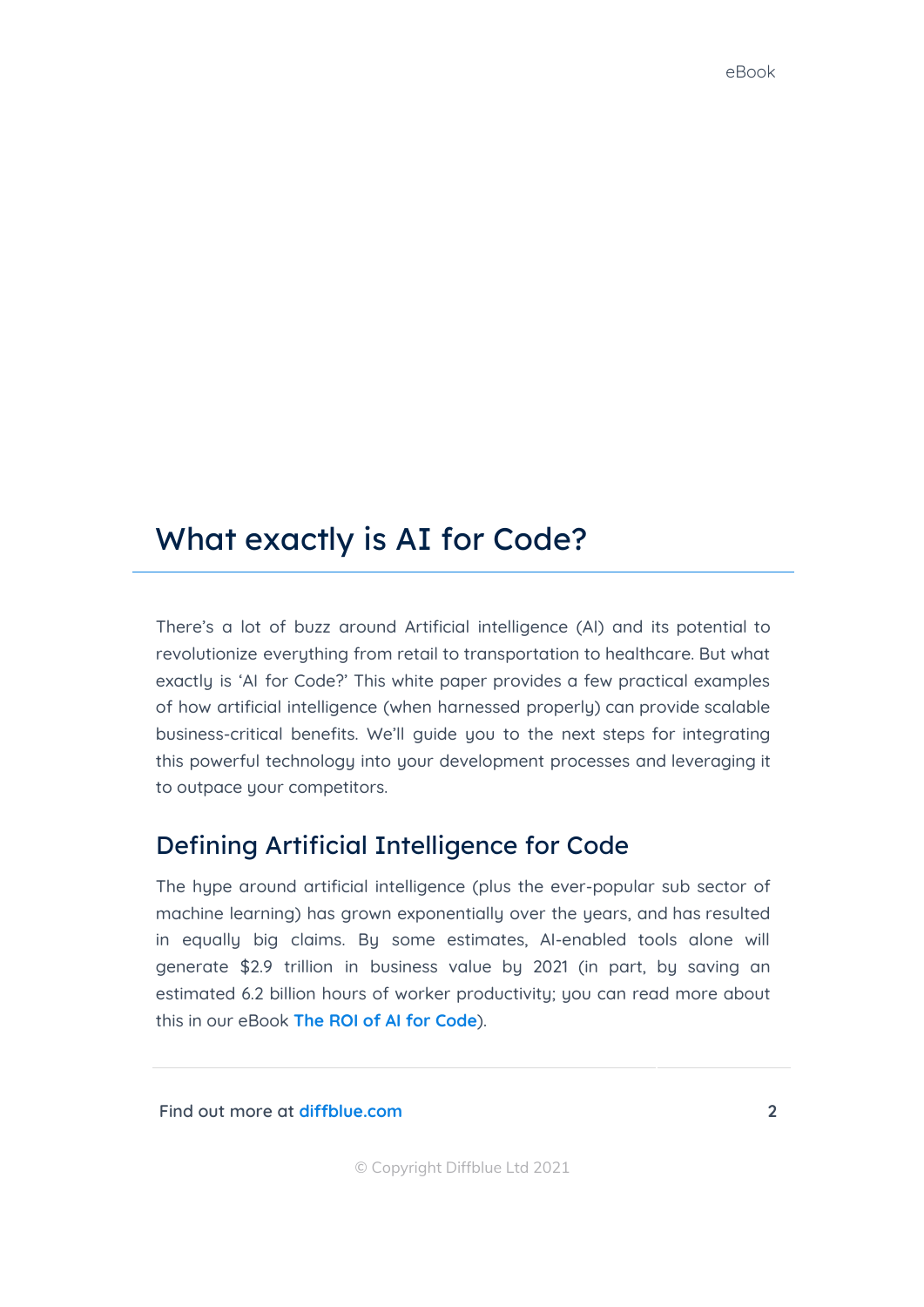However, is there any merit to all of this hype? The one area that has earned a significant amount of media attention is AI for software development, and it's deserved. AI is becoming the fundamental building blocks of the software engineering process, and this is what we refer to as 'AI for Code'.

#### How does AI for Code work?

The very core of AI for Code is a mathematical reasoning and learning engine. It's a complex process which can be broken down into a few key steps:

- 1. Your code is parsed into an internal representation.
- 2. A semantic analysis constructs a formula which captures the behavior of all or part of the program.
- 3. The Diffblue Cover AI Engine automatically generates a series of queries about the code, such as which inputs are needed to reach line R, take branch B or to cause various kinds of exceptions. It uses automated reasoning and learning to understand the code and find answers to the queries.
- 4. In the case of Diffblue Cover, for example, answers from the AI engine are translated back into an execution trace of the program and these are used to build smart unit tests.



To take a more specific example, with Diffblue Cover—our tool for generating unit testing via AI for Code—we turn the executions into a suite of

**Find out more at [diffblue.com](https://www.diffblue.com/) 3**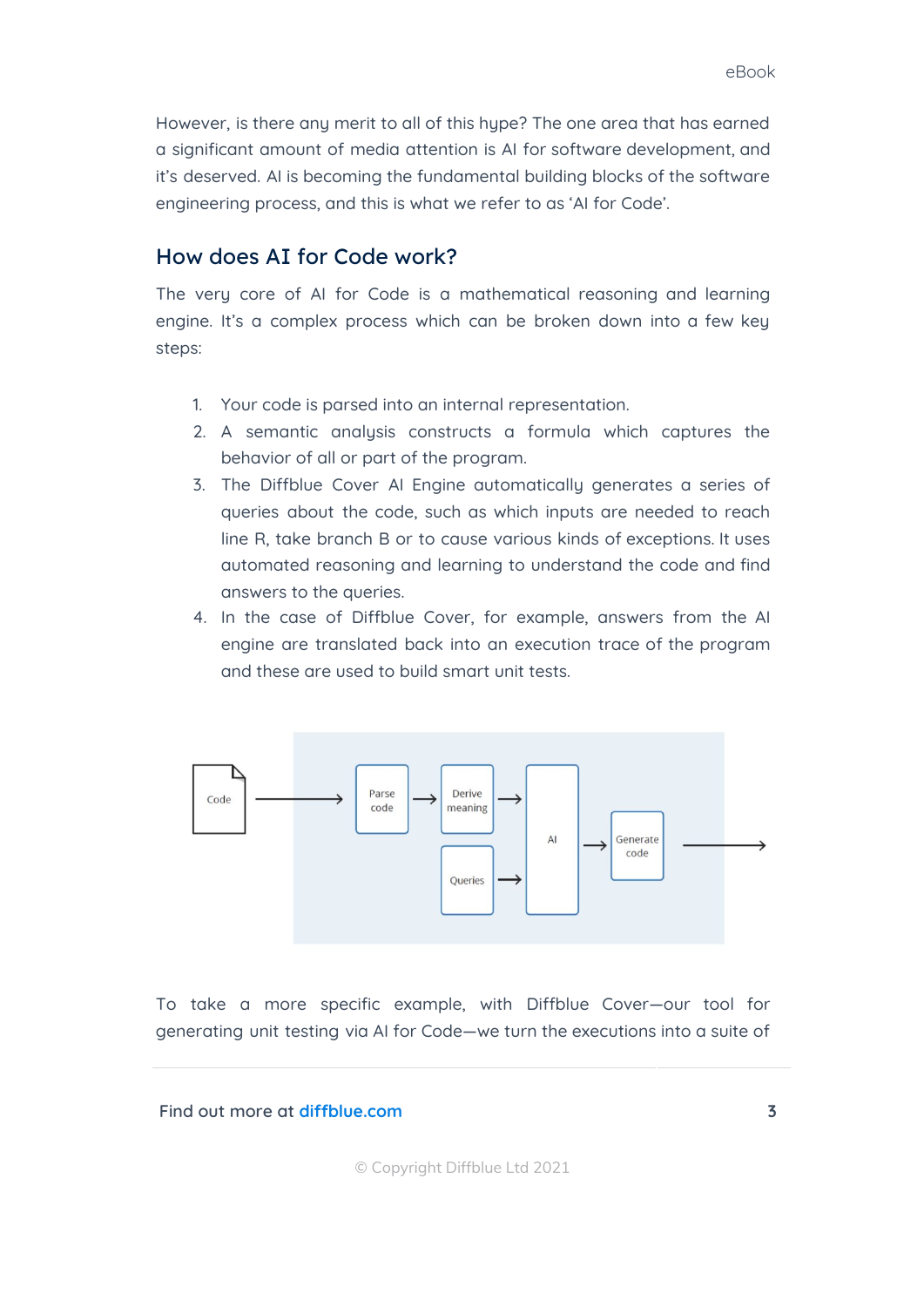unit tests. We generate test cases for all behaviors of the code, from typical to non-standard and even very undesirable situations. This allows Diffblue Cover to make comprehensive improvements to your regression suite.

#### Example of a Diffblue Cover Generated Unit Test

To see this in action, it's helpful to understand how and why it's used. Diffblue Cover offers a pioneering approach to software testing that gives three clear benefits:

- 1. Automatically generate unit tests. This increases developer productivity and speeds up the development process.
- 2. Allow software architects, management and developers to understand the impact of changes to the source code, enabling them to make more informed decisions about development. This is especially helpful when considering changes or migrations to unknown legacy code.
- 3. Show where the existing code is not covered and automatically generate tests to increase coverage, thus improving the related regression suite.

Let us present an example of a unit test generated for the following function, taken from the open source Java Library, Swift:



Diffblue Cover takes a function in from the source code and generates a suitable test case with appropriate variables:

#### **Find out more at [diffblue.com](https://www.diffblue.com/) 4**